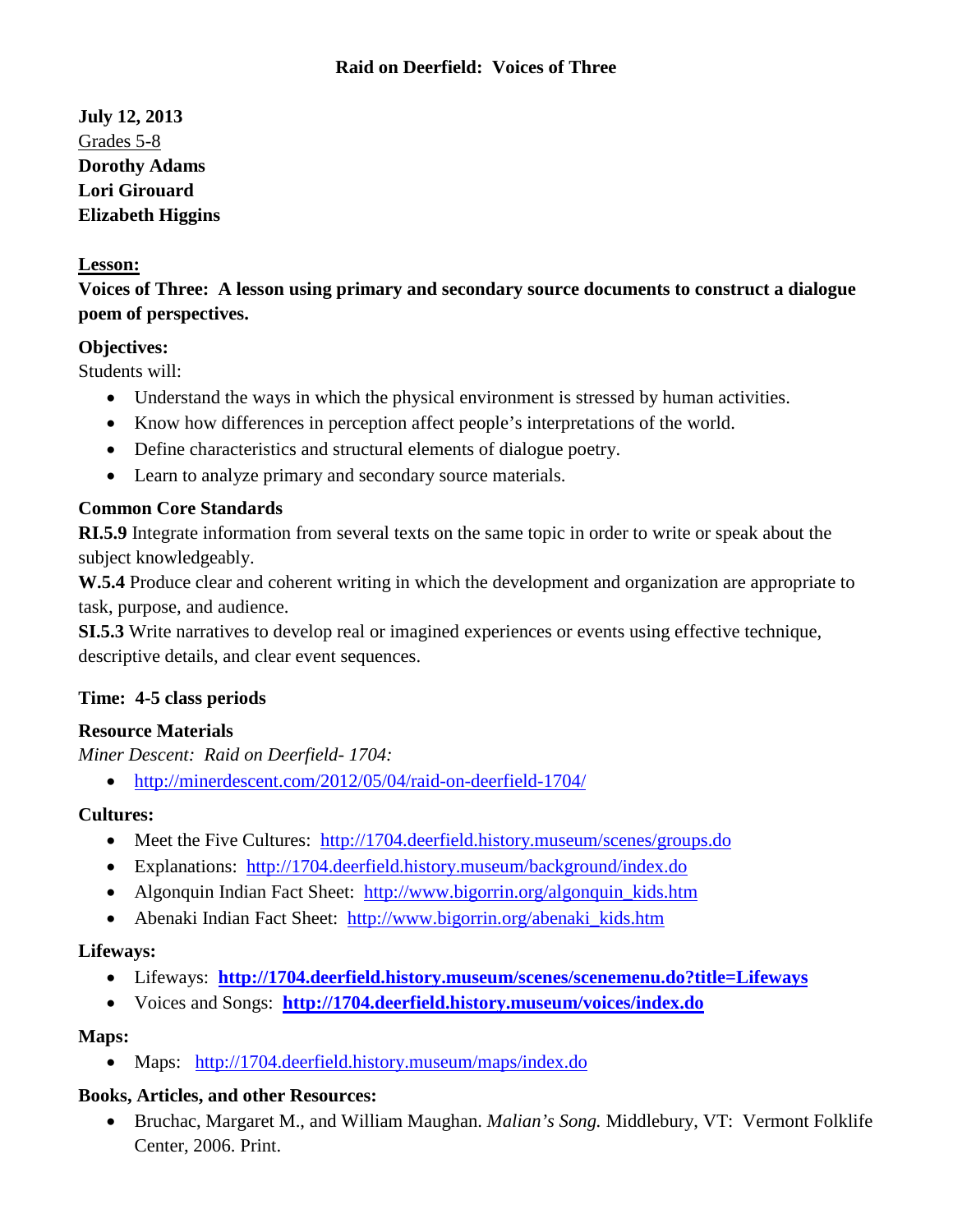- "Diversity of Colonial Communities 1700-1750"- DVD 100% Educational Videos
- "Struggle for the Colonial Frontier 1600-1750"- DVD 100% Educational Videos
- Levine, Ellen, and Shelly Hehenberger. *If You Lived with the Iroquois.* New York: Scholastic, 1998. Print.
- D'Apice, Rita and Mary. *The Algonquin.* Vero Beach, FL.
- Maestro, Betsy, and Giulio Maestro. *The New Americans: Colonial Times, 1620-1689.* New York: Lothrop, Lee & Shepard, 1996. Print.
- *Colonial Life for Children: The French & Colonial Quebec-* DVD
- Smith, Mary P. Wells. *The Boy Captive of Old Deerfield.* 1904. Pgs. 128-136.
- Williams, Stephen. "What Befell Stephen Williams in his Captivity. 1706. Pgs. 3 & 4: <http://1704.deerfield.history.museum/artifacts/transcriptions/whatbefellSW.html>
- Dalgleish, Alice. *The Courage of Sarah Noble.* 1954. Pgs. 25-32, 39-42.
- Durrant, Lynda. *Echohawk.* Bantam Doubleday Dell Books for Young Readers. 1996. Pgs. 82-85, 90 & 91, 93-97, 153-155, 161 & 162, 167 & 168, 174 & 175.
- Speare, Elizabeth George. *Calico Captive.* 1957. Forward & pgs. 80-92.
- Calloway, Colin G. "Susanna and James Johnson" in *North Country Captives: Selected Narratives of Indian Captivity from Vermont and New Hampshire.* University of New England. 1992. Pg. 45
- *A Narrative of the Captivity of Mrs. Johnson.* Heritage Classic. Pgs. 72-74, 134 & 135.
- Lenski, Lois. *Indian Captive: the Story of Mary Jemison.* 1941. Pgs. 59-61, 282-298.
- *Mary Jemison, Captivity Narrative from the 1750s (1824):* <http://www.swarthmore.edu/SocSci/bdorsey1/41docs/47-jem.html>
- Erdrich, Louise. *The Birchbark House.* New York: Hyperion for Children. 1999. Print.
- Wilbur, C. Keith. *The New England Indians.* Chester, CT: Globe Pequot, 1978. Print.
- Benes, Peter, and Jane Montague. *New England Prospect: Maps, Pace Names, and the Historical Landscape.* Boston, MA: Boston University, 1980. Print.
- McGovern, Ann, and June Otani. *If You Lived in Colonial Times.* New York: Scholastic, 1992. Print.
- Images of wampum belt and other trade items: [http://images.search.yahoo.com/search/images?\\_adv\\_prop=image&fr=moz35=all&va=wampum+](http://images.search.yahoo.com/search/images?_adv_prop=image&fr=moz35=all&va=wampum+belts) [belts](http://images.search.yahoo.com/search/images?_adv_prop=image&fr=moz35=all&va=wampum+belts)

# **History lessons by Teachers:**

- <http://www.americancenturies.mass.edu/activity/home.do>
	- Choose "Search by Text", type in a key word from each title below, one at a time, to find:
		- o "Parties Involved in the 1704 Raid on Deerfield", by Leslie Breger
		- o "Raid on Deerfield 1704- Through the Eyes of the Survivors", by Dianne Wolejko
		- o "What Was It Like to be a Captive?", by Donna Cabrese
		- o "The 1704 Attack on Deerfield: Three Perspectives", by Paul McKenna
		- o "Beavers and Trade" , by Maureen Keating

# **Procedure:**

1. Display examples of published dialogue poems for students, or share your own. These can be voices of two, three, or four. Explain that the lines in italics are read by all voices in unison. Have two, three, or four students read the poem for the class, voicing a role in the poem.